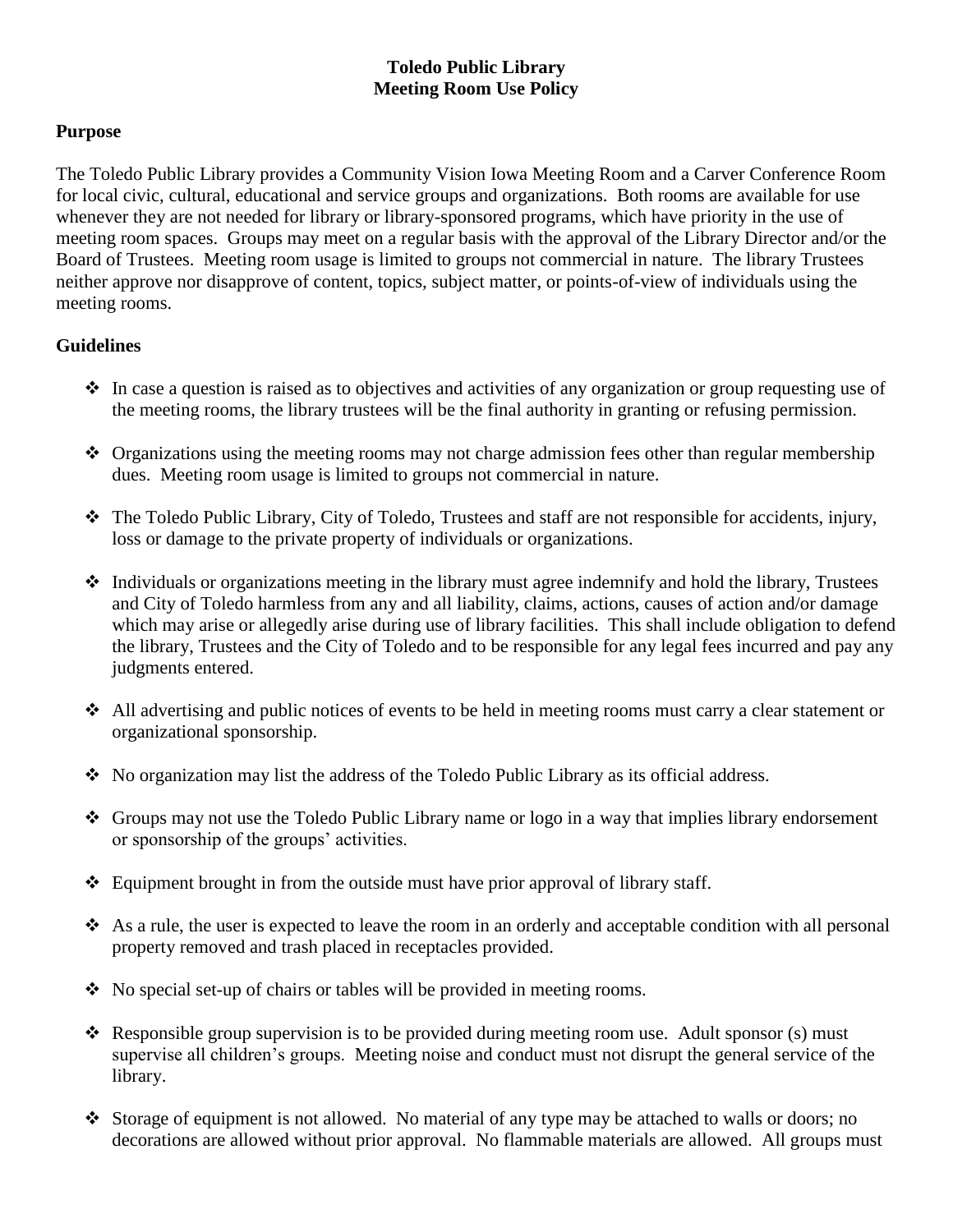avoid damage to equipment, furnishings, floor cover and other library property. Exits must be clear at all times.

The library reserves the right to refuse a reservation.

### **Kitchen Use and Other Charges**

Refreshments may be served in the Vision Iowa Meeting Room provided the room and kitchen are left in the condition they were found. Users must bring their own utensils and supplies. No smoking or alcoholic beverages are permitted anywhere on the premises.

- Damage incurred to the library property will be the responsibility of the person or group reserving the meeting room, and costs will be billed accordingly. Rooms must be returned to their original condition immediately after the meeting is complete. Failure to do so will result in charges of not less than \$25.00 for labor, material, and overhead to cover the cost of room pickup, cleaning, and/or damages. Groups should check in at the circulation desk before setting up and notify the circulation desk when leaving if the library is still open.
- Food or beverages may not be carried to other parts of the library.
- Patrons must complete a cleaning checklist when finished using the facilities located on the west wall in the kitchen.

#### **Reservations**

Meeting rooms should be booked in advance by contacting the library. Information regarding meeting room availability may be obtained by phone; however, a Meeting Room Contract must be completed before a reservation is secured. Rooms are available on a first-come, first-served basis. You may view and print the policy and contract on the library's website, [www.toledo.lib.ia.us.](http://www.toledo.lib.ia.us/)

- The Vision Iowa Community Meeting Room and kitchen are available Monday through Friday from 10:00 a.m. to 10:00 p.m. And Saturday 9:00 a.m. to Noon. \*Special requests may be accommodated at an earlier time if works with library staffing.
- The Carver Conference Room is available during all scheduled library hours.
- Please call the library if you need to reschedule or cancel your reservation (641-484-3362).
- ❖ In Lieu of a deposit, donations are appreciated.

Adopted-November 2005 Amended: June 2009 September 2011 July 2013 May 2018